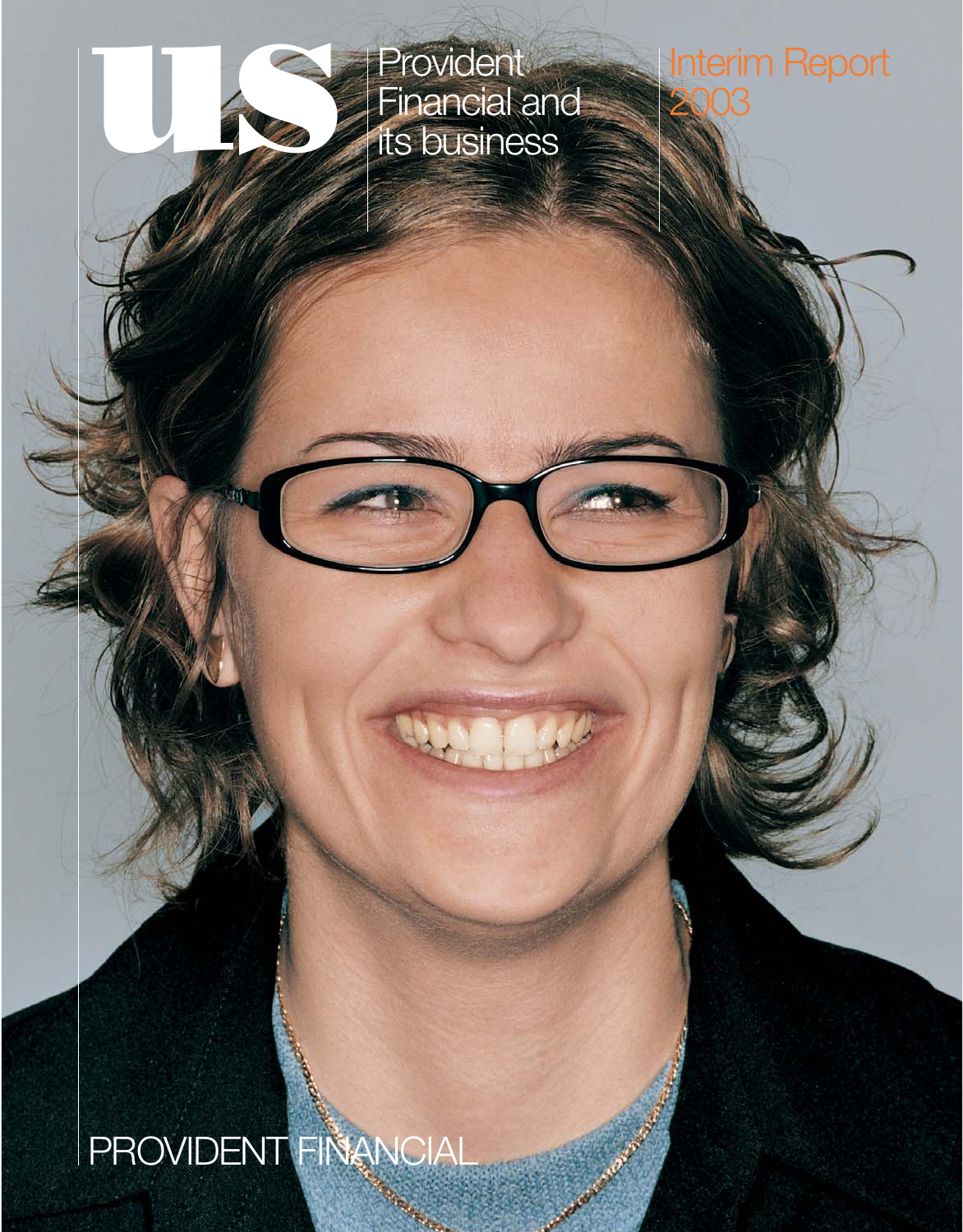# you me us

### **Contents**

Our news 1 Chairman's statement 2 Interim accounts **6** Notes to the financial information 12 Independent review report 16 Shareholder information 17

Ours is a business built on personal relationships. Everything we do is directed at strengthening relationships with our customers and making Provident better at meeting their needs.

Because we know our customers so well, we're now starting to explore other ways of meeting their needs. And we will aim to continue this personal touch as we expand and develop new businesses.

At Provident, there's a clear alignment of interests between customers, agents, employees, investors and society at large. The better we get on with our customers and provide the products and service they want, the more we prosper as a business. This allows us to offer better careers and prospects to our employees, to give greater returns to our shareholders and to meet our social responsibilities more effectively.

You, me, us – we're all involved in Provident's success.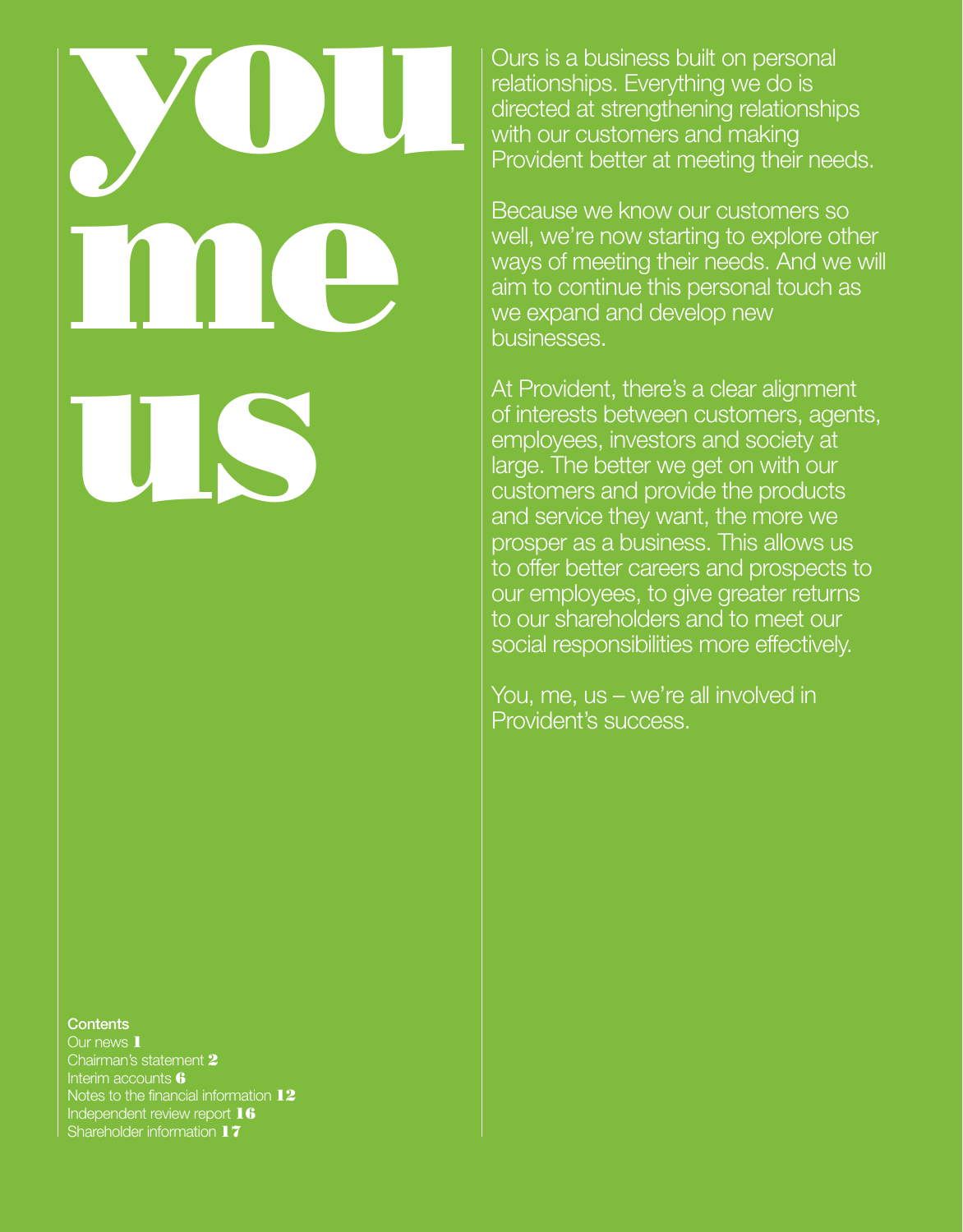

23% Turnover up 23% to £555 million

9.9%

Pre-exceptional profit before tax and goodwill amortisation up 9.9% to £82.0 million



Interim dividend per share up 5.1% to 13.1 pence

5.0%

Pre-exceptional earnings per share before goodwill amortisation up 5.0% to 22.89 pence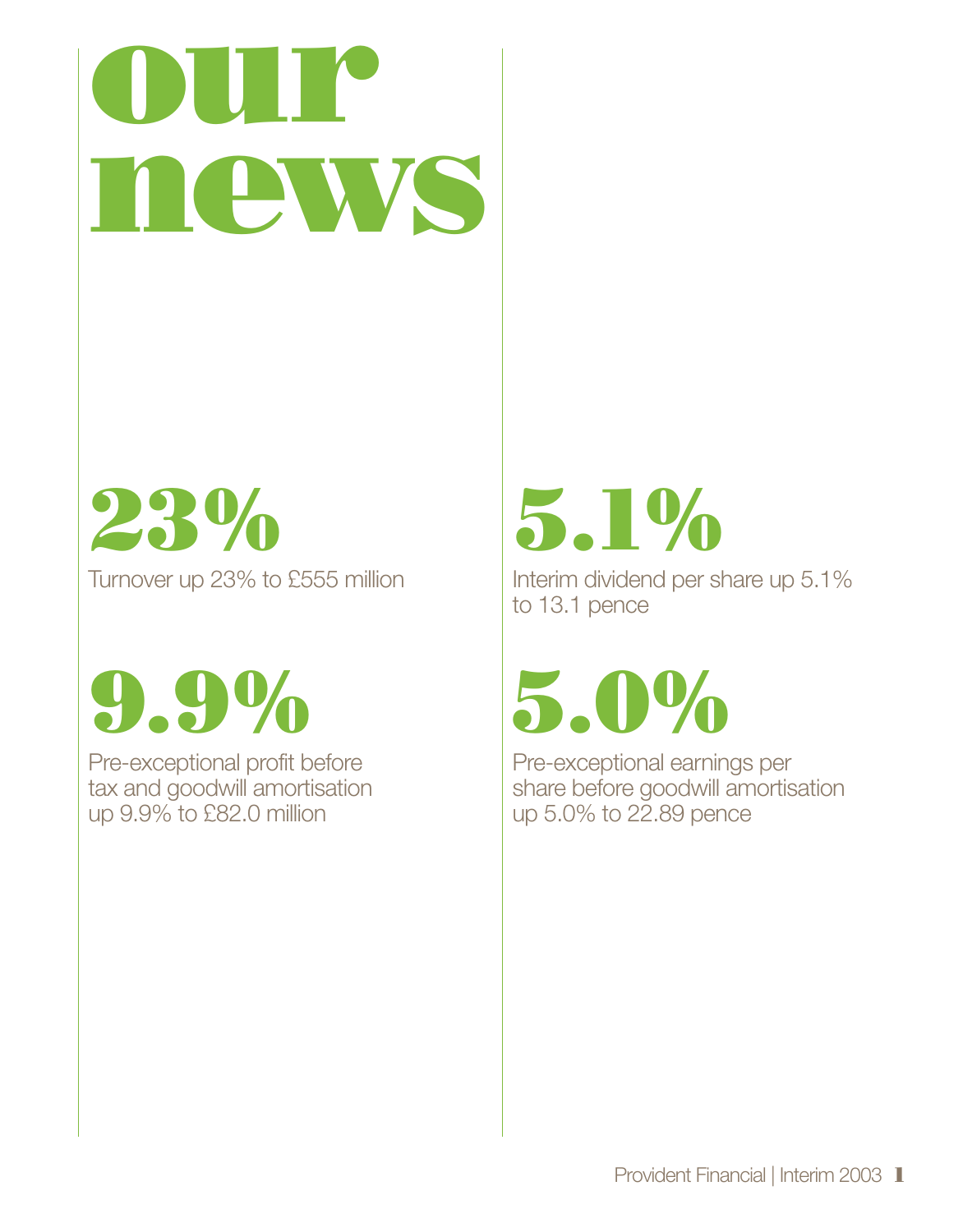

Our business has made good progress and we remain confident about its prospects for 2003.

# Chairman's statement John van Kuffeler



The first six months of 2003 have been a progressive period for the group, with all our credit operations performing well. Our results have benefited from an excellent performance from our international businesses and by strong growth from Yes Car Credit. Turnover increased by 23% to £555 million and we are pleased to report that profit before tax and the amortisation of goodwill increased by 9.9% to £82.0 million (June 2002 £74.7 million before the exceptional loss incurred on the sale of Colonnade Insurance Brokers Limited "Colonnade"). Earnings per share before goodwill and 2002's exceptional loss on Colonnade increased by 5.0% from 21.79p to 22.89p. An interim dividend of 13.1p per share (June 2002 12.46p) has been declared, an increase of 5.1%.

### **Operations UK consumer credit division Home credit**

We are a lender of choice for the 1.6 million UK families and individuals that we serve. This is reflected in our continuing high levels of customer satisfaction.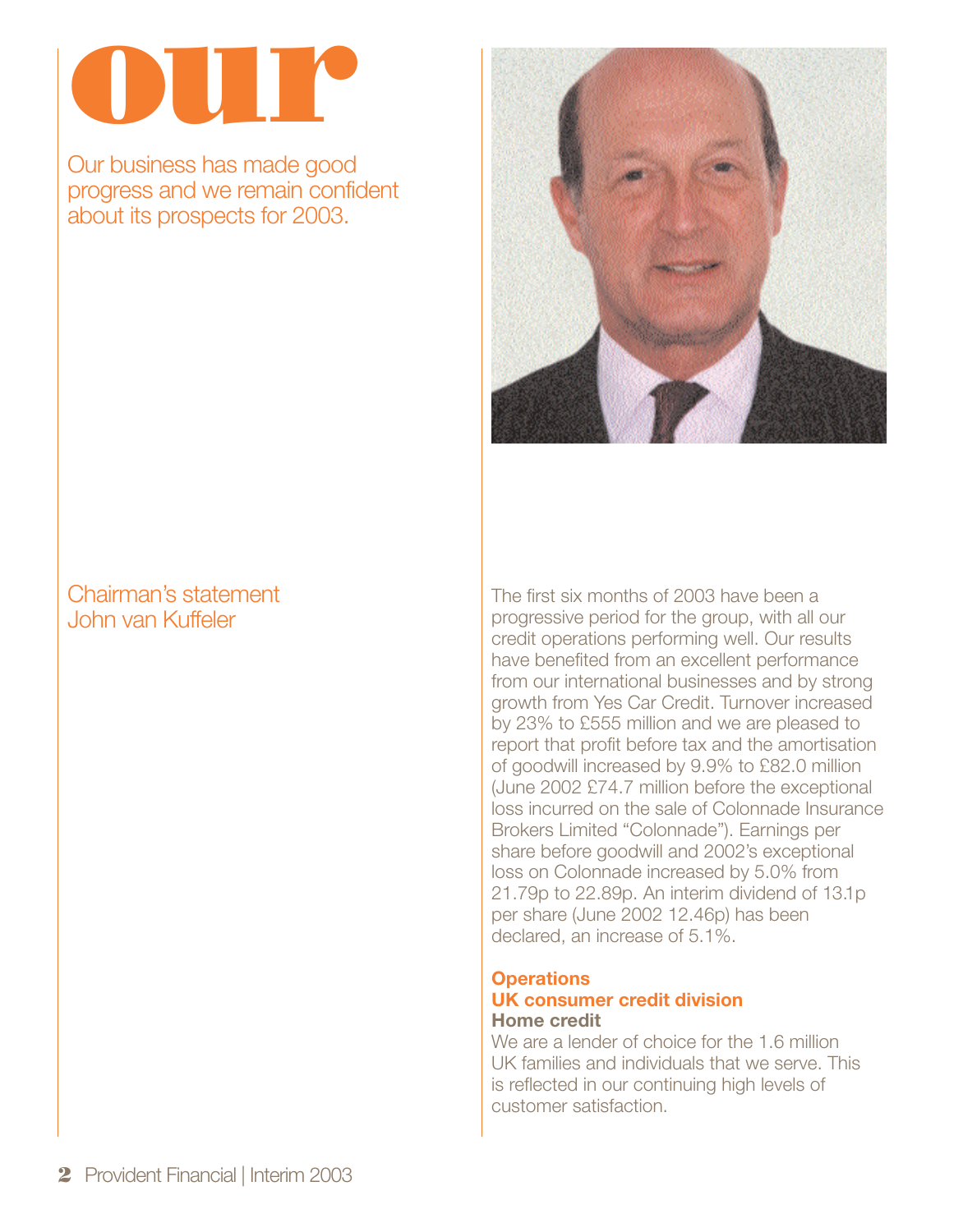### Pre-exceptional profit before tax and goodwill amortisation (£m) Six months to June



The UK home credit business continued to make progress in a mature market. We are continuing to work hard to retain and recruit customers in order to achieve net customer growth and it is pleasing to report that customer numbers increased by 2.2% to 1.61 million. Credit issued was marginally lower than in the first half of 2002, decreasing by 1.5% to £390 million (June 2002 £396 million). This largely reflects differences in the timing of promotional activities as between the two half-years. Collections increased by 1.3% to £660 million and turnover by 2.6% to £238 million. We have continued to manage the balance between customer and credit issued growth, operating costs and bad debt to achieve the best profit outcome. Overheads remain under tight control, increasing by only 0.8% to £59.6 million compared to the first half of 2002. As expected, bad debt as a percentage of credit issued has risen, up to 9.7% from 9.2% at the end of last year. Profit before tax increased by 2.6% to £63.6 million (June 2002 £62.0 million).

Pre-exceptional earnings per share before goodwill amortisation (pence) Six months to June



# **Yes Car Credit**

Yes Car Credit was acquired on 18 December 2002. The business has been successfully integrated into the group and has performed as planned during the first half of this year. Four new branches were opened, increasing the total number of branches to 24. Cars sold increased by 12% to 17,600 and the percentage of these financed in-house rose to 90% in the first half of the year compared to 75% for 2002. Turnover increased by 23% to £123 million and profit by 35% to £4.5 million.

# **Vanquis Bank**

Vanquis Bank received its banking licence in February and in April launched a market test of Visa branded credit cards in the UK. Several thousand cards are now in issue and data is being collected that will enable us to decide in 2004 whether to progress to a full scale roll-out. Budgeted start-up costs of £3.4 million were incurred in the first half of the year.  $\rightarrow$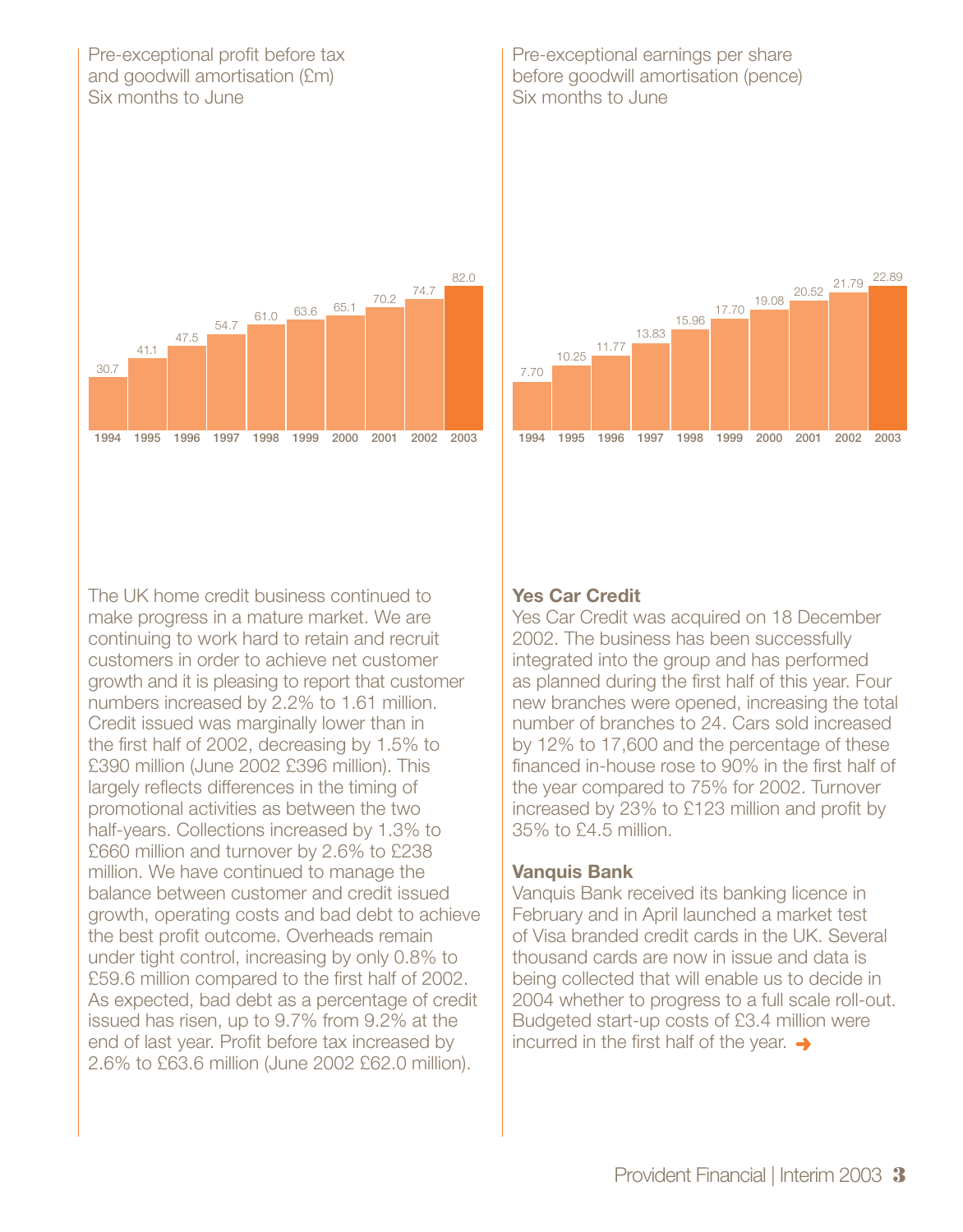### **International division**

The international division continues to grow rapidly. Customer numbers rose by 34% to 1.08 million and credit issued increased by 29% to £162 million. Collections were up by 37% to £221 million and turnover by 39% to £90 million. As the business grows it becomes more costefficient. In the first half of this year operating costs as a percentage of turnover were down to 56% from 64% in the first half of last year. Profit before tax increased substantially to £9.9 million (June 2002 £1.1 million) with profit margins widening from 2% to 11% of turnover.

Our operation in Poland has produced excellent results. Customer numbers increased by 34% to 750,000 and credit issued by 22% to £107 million. Collections increased by 29% to £150 million and turnover by 31% to £62 million. As expected, with these high rates of growth there has been a consequent increase in bad debt as a percentage of credit issued, up from 9.1% at the end of last year to 10.2%. Profit before tax increased by 157% from £4.4 million to £11.4 million with the profit margin increasing from 9% to 18% of turnover.

In our Czech operation, the very strong growth of last year has been followed in the first half of this year by more measured growth accompanied by a substantial improvement in both profit margins and profitability. Customer numbers have increased by 3% to 212,000 and credit issued by 5% to £34 million. Collections have benefited from the high credit issued growth last year and have risen by 26% to £50 million. Turnover has risen by 23% to £19 million. Operating efficiency has improved and costs have reduced as a percentage of turnover from 58% to 49%. Following the strong growth in customer numbers and credit issued during 2002, bad debt as a percentage of credit issued has increased to 12.0% from 11.0% at the end of last year.

Profit before tax has more than doubled, rising from £1.9 million to £4.0 million with the profit margin increasing from 12% to 21% of turnover.

The performance of our new businesses in Hungary and Slovakia has been good. In both countries we are progressing towards national coverage. In Hungary, we currently have 14 branches and 80,000 customers, up from 6 branches and 27,000 customers a year ago. In Slovakia we have 8 branches and 39,000 customers, up from 4 branches and 12,000 customers a year ago. Credit quality in both countries remains good. The combined start-up losses for the first half of 2003 from the two countries were £2.6 million (June 2002 £2.6 million).

We have also made good progress in preparing for a launch of our home credit service in Mexico in the third quarter of 2003.

### **Motor insurance division**

The cyclical downturn in margins in the motor insurance market that began in the summer of 2002 has, as expected, continued throughout the first half of this year. Pricing conditions remain competitive and average premium rates in the market have been flat whilst claims costs have continued to increase by 6%-7% per annum. As a result, margins in the market have been eroded. We have continued with our policy of pricing for an economic return on capital and so have raised our premium rates and reduced the scale of our operations. Policyholder numbers have decreased by 21% since June 2002 and, compared with the first half of 2002, gross written premiums have reduced by 27% to £107 million and gross earned premium by 13% to £116 million. As expected, profit before tax has decreased to £14.7 million (June 2002 £18.0 million).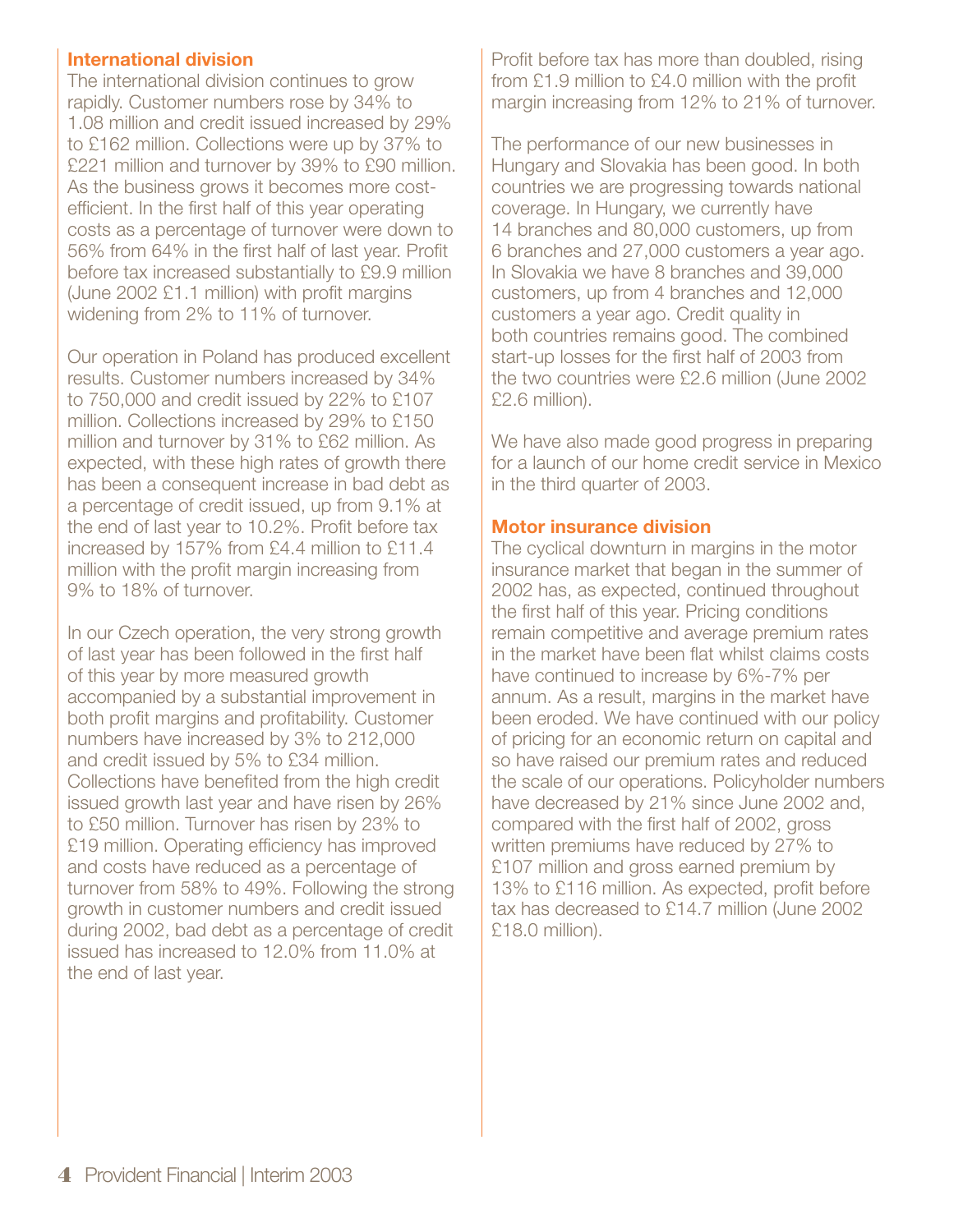# **Prospects for 2003**

### **UK consumer credit division**

In our UK home credit business we continue to expect modest growth.

Yes Car Credit plans to open a further two new branches in the second half of the year, taking our branch network to 26 from 20 at the start of the year. This 30% expansion reflects our confidence in this product as a national consumer offering. We also intend to increase further the proportion of cars sold that are financed in-house. We continue to expect further significant growth in customers, receivables and revenue in 2003.

Vanquis Bank will continue its market test of credit card products. Start-up losses of approximately £8 million are budgeted for the full year.

# **International division**

We continue to see excellent prospects for growth in customer numbers, credit issued and profit from our international division. In Hungary and Slovakia we will expand our geographic coverage and grow customer numbers and credit issued. In Mexico we will launch a pilot scale home credit operation in the third quarter of 2003. The investment by the international division in start-up losses from these three countries in 2003 is still expected to be approximately £6 million. The established businesses in Poland and the Czech Republic are expected to continue to grow their profits rapidly. Overall, we continue to expect substantial growth in the contribution from the international division in 2003.

# **Motor insurance division**

We believe that the backdrop of more competitive pricing conditions in the motor insurance market will continue. We will maintain our approach of pricing to achieve an adequate return and will further reduce the scale of our operations. We continue to plan for a reduction in profit from the motor insurance division in 2003.

### **Group**

Provident Financial is increasingly becoming an established international business with a broadening portfolio of popular products that meets the needs of over 3 million customers. The group has made good progress in the first half of the year and we remain confident about its prospects for 2003.

**John van Kuffeler** Chairman 23 July 2003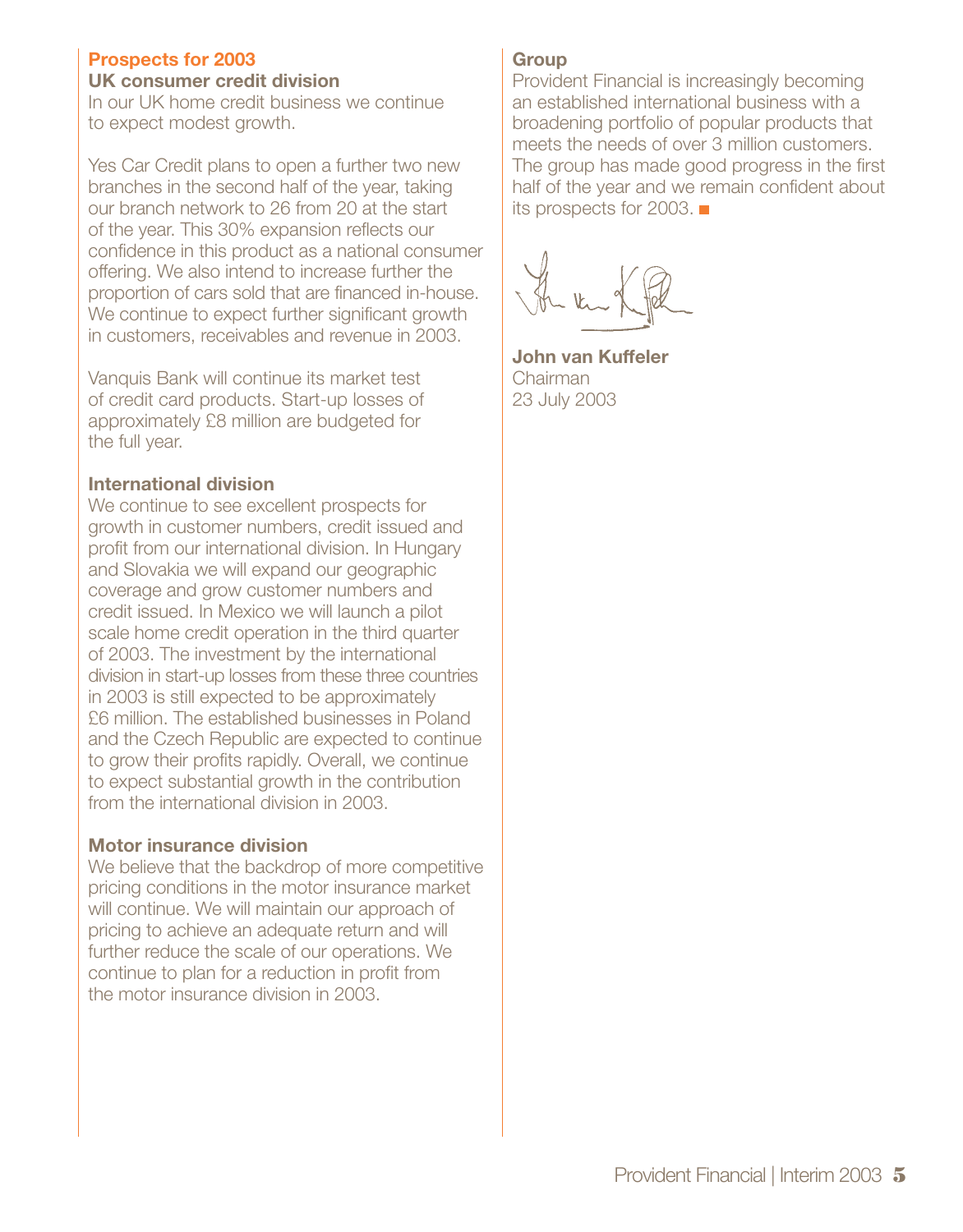# Consolidated profit and loss account for the half-year to 30 June 2003

|                                               | Unaudited<br>Half-year to<br>30 June 2003<br>£m    | Unaudited<br>Half-year to<br>30 June 2002<br>£m    | Audited<br>Full year<br>2002<br>Em    |
|-----------------------------------------------|----------------------------------------------------|----------------------------------------------------|---------------------------------------|
| <b>Turnover</b>                               | 555.1                                              | 450.5                                              | 875.0                                 |
| Operating profit before goodwill amortisation | 82.0                                               | 74.7                                               | 182.4                                 |
| Goodwill amortisation                         | (2.1)                                              | (0.1)                                              | (0.3)                                 |
| <b>Operating profit</b>                       | 79.9                                               | 74.6                                               | 182.1                                 |
| Exceptional loss on disposal of business      |                                                    | (10.7)                                             | (10.7)                                |
| Profit before taxation                        | 79.9                                               | 63.9                                               | 171.4                                 |
| Taxation (note 3)                             | (24.2)                                             | (21.7)                                             | (52.8)                                |
| <b>Profit after taxation</b>                  | 55.7                                               | 42.2                                               | 118.6                                 |
| Dividends (note 4)                            | (33.1)                                             | (30.3)                                             | (76.9)                                |
| <b>Retained profit</b>                        | 22.6                                               | 11.9                                               | 41.7                                  |
|                                               | Unaudited<br>Half-year to<br>30 June 2003<br>Pence | Unaudited<br>Half-year to<br>30 June 2002<br>Pence | Audited<br>Full year<br>2002<br>Pence |
| Earnings per share (note 5)                   |                                                    |                                                    |                                       |
| <b>Basic</b>                                  | 22.04                                              | 17.36                                              | 48.66                                 |
| Adjusted                                      | 22.89                                              | 21.79                                              | 53.19                                 |
| <b>Diluted</b>                                | 21.93                                              | 17.27                                              | 48.50                                 |
| Dividend per share (note 4)                   | 13.10                                              | 12.46                                              | 30.90                                 |

The results shown in the profit and loss account derive wholly from continuing activities.

There is no material difference between the retained profit as shown above and the historical cost equivalent.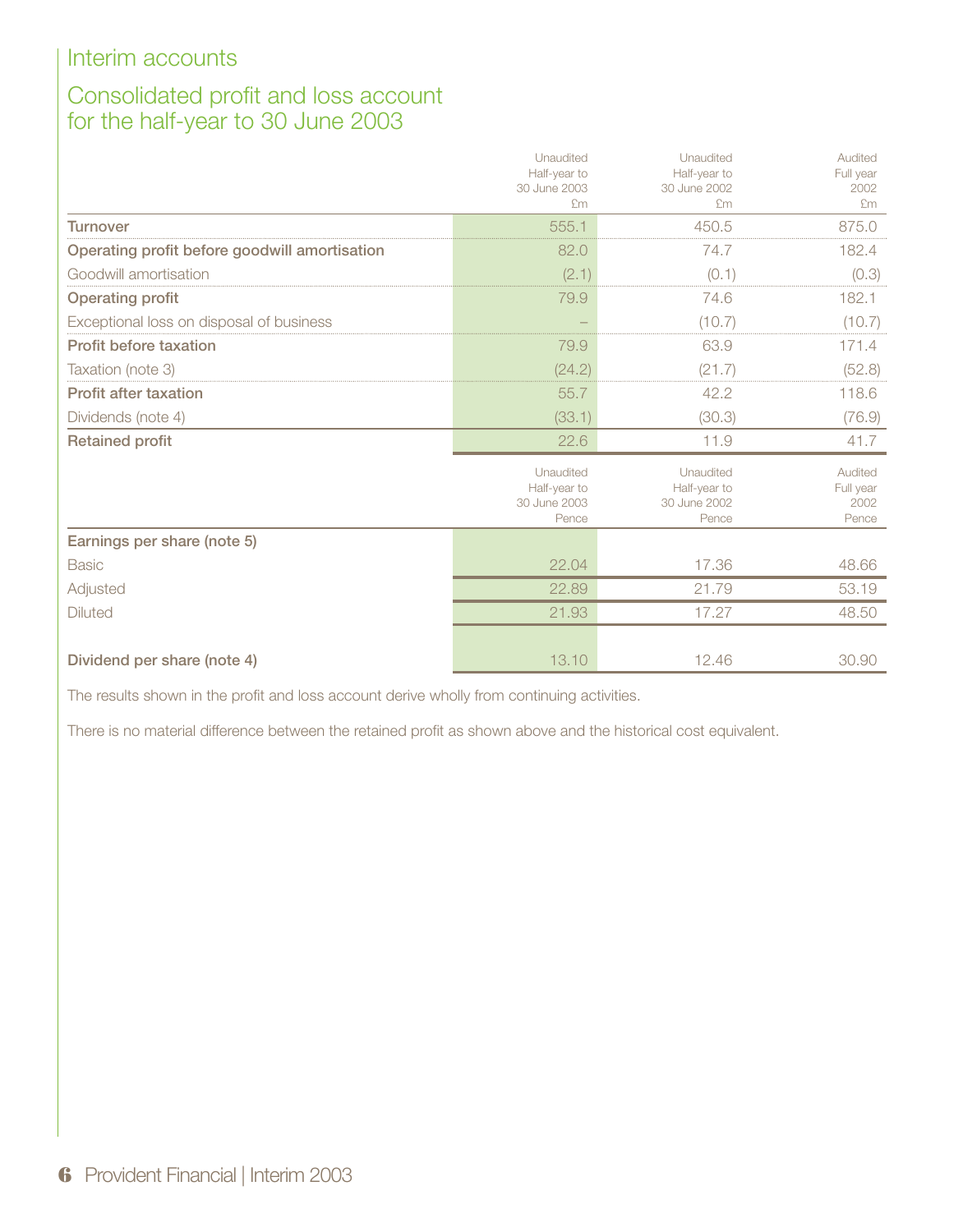# Statement of total recognised gains and losses for the half-year to 30 June 2003

|                                                          | <b>Unaudited</b><br>Half-year to<br>30 June 2003<br>£m | Unaudited<br>Half-year to<br>30 June 2002<br>£m | Audited<br>Full year<br>2002<br>£m |
|----------------------------------------------------------|--------------------------------------------------------|-------------------------------------------------|------------------------------------|
| Profit after taxation                                    | 55.7                                                   | 42.2                                            | 118.6                              |
| Currency translation differences                         | $\overline{\phantom{a}}$                               |                                                 | (0.3)                              |
| Total recognised gains and losses relating to the period | 55.7                                                   | 42 D                                            | 118.3                              |

# Segmental analysis of turnover for the half-year to 30 June 2003

|                           | Unaudited<br>Half-year to<br>30 June 2003<br>£'m | <b>Jnaudited</b><br>Half-year to<br>30 June 2002<br>£m | Audited<br>Full year<br>2002<br>£m |
|---------------------------|--------------------------------------------------|--------------------------------------------------------|------------------------------------|
| UK home credit            | 239.2                                            | 232.0                                                  | 484 3                              |
| Yes Car Credit            | 123.3                                            |                                                        | 5.5                                |
| Vanquis Bank              |                                                  |                                                        |                                    |
| UK consumer credit        | 362.5                                            | 232.0                                                  | 489.8                              |
| International home credit | 90.1                                             | 65.1                                                   | 42.4                               |
| Motor insurance           | 102.5                                            | 42 7                                                   | 232.1                              |
| Ongoing operations        | 555.1                                            | 439.8                                                  | 864.3                              |
| <b>Business sold</b>      |                                                  | 10.7                                                   | 10.7                               |
|                           | 555.1                                            |                                                        | (5)                                |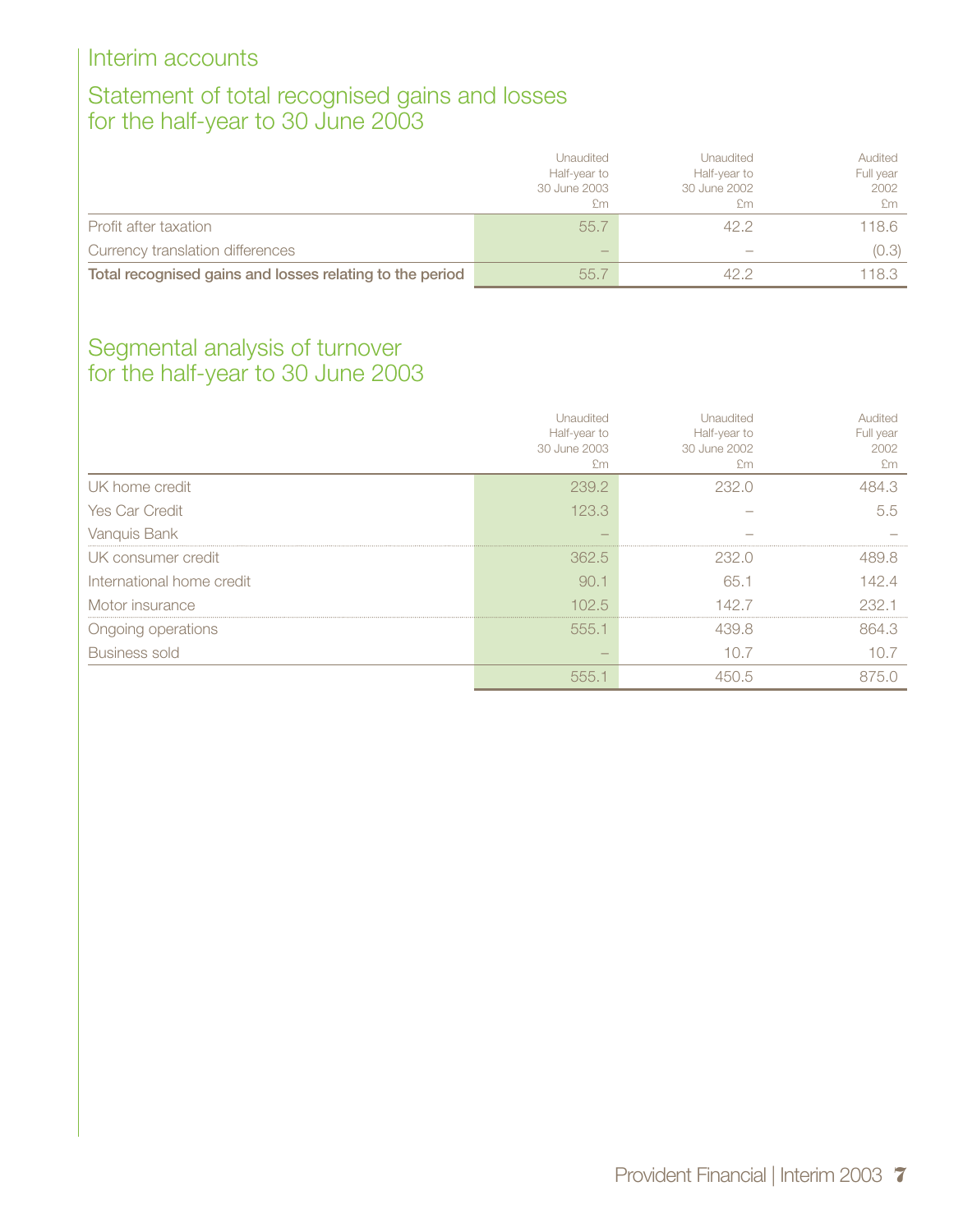# Segmental analysis of operating profit before goodwill amortisation for the half-year to 30 June 2003

|                           | Unaudited<br>Half-year to<br>30 June 2003<br>£m | Unaudited<br>Half-year to<br>30 June 2002<br>£m | Audited<br>Full year<br>2002<br>£m |
|---------------------------|-------------------------------------------------|-------------------------------------------------|------------------------------------|
| UK home credit            | 63.6                                            | 62.0                                            | 152.6                              |
| Yes Car Credit            | 4.5                                             |                                                 |                                    |
| Vanquis Bank              | (3.4)                                           |                                                 |                                    |
| UK consumer credit        | 64.7                                            | 62.0                                            | 151.7                              |
| International home credit | 9.9                                             |                                                 | 106                                |
| Motor insurance           | 14.7                                            | 18.0                                            | 35.8                               |
| Central costs             | (7.3)                                           | 7.4)                                            | (16.7)                             |
| Ongoing operations        | 82.0                                            | 73.7                                            | 1814                               |
| <b>Business sold</b>      |                                                 | 1.O                                             |                                    |
|                           | 82.0                                            | 74.7                                            | 82.4                               |

In the second half of 2002 reporting responsibility for N&N, a cheque cashing business, was transferred from the motor insurance division to UK home credit. The turnover and operating profit for UK home credit for the six months to 30 June 2003 include £1.2 million of turnover and £nil of operating profit in respect of N&N. In the six months to 30 June 2002, N&N's turnover and operating profit of £1.2 million and £nil respectively were included in motor insurance. The half-year results to 30 June 2002 have not been restated as the impact is not material.

The international home credit turnover and operating profit can be analysed as follows:

|                              | Unaudited<br>Half-year to<br>30 June 2003<br>£m | Unaudited<br>Half-year to<br>30 June 2002<br>£m | Audited<br>Full year<br>2002<br>£m |
|------------------------------|-------------------------------------------------|-------------------------------------------------|------------------------------------|
| <b>Turnover</b>              |                                                 |                                                 |                                    |
| Poland                       | 62.5                                            | 47.6                                            | 102.2                              |
| <b>Czech Republic</b>        | 19.1                                            | 15.5                                            | 33.6                               |
| Hungary                      | 6.3                                             | 1.5                                             | 4.9                                |
| Slovakia                     | 2.2                                             | 0.5                                             | 1.7                                |
|                              | 90.1                                            | 65.1                                            | 142.4                              |
| Operating profit/(loss)      |                                                 |                                                 |                                    |
| Poland                       | 11.4                                            | 4.4                                             | 16.7                               |
| <b>Czech Republic</b>        | 4.0                                             | 1.9                                             | 5.1                                |
| Hungary                      | (1.6)                                           | (1.6)                                           | (3.1)                              |
| Slovakia                     | (1.0)                                           | (1.0)                                           | (2.0)                              |
| Central divisional overheads | (2.9)                                           | (2.6)                                           | (6.1)                              |
|                              | 9.9                                             | 1.1                                             | 10.6                               |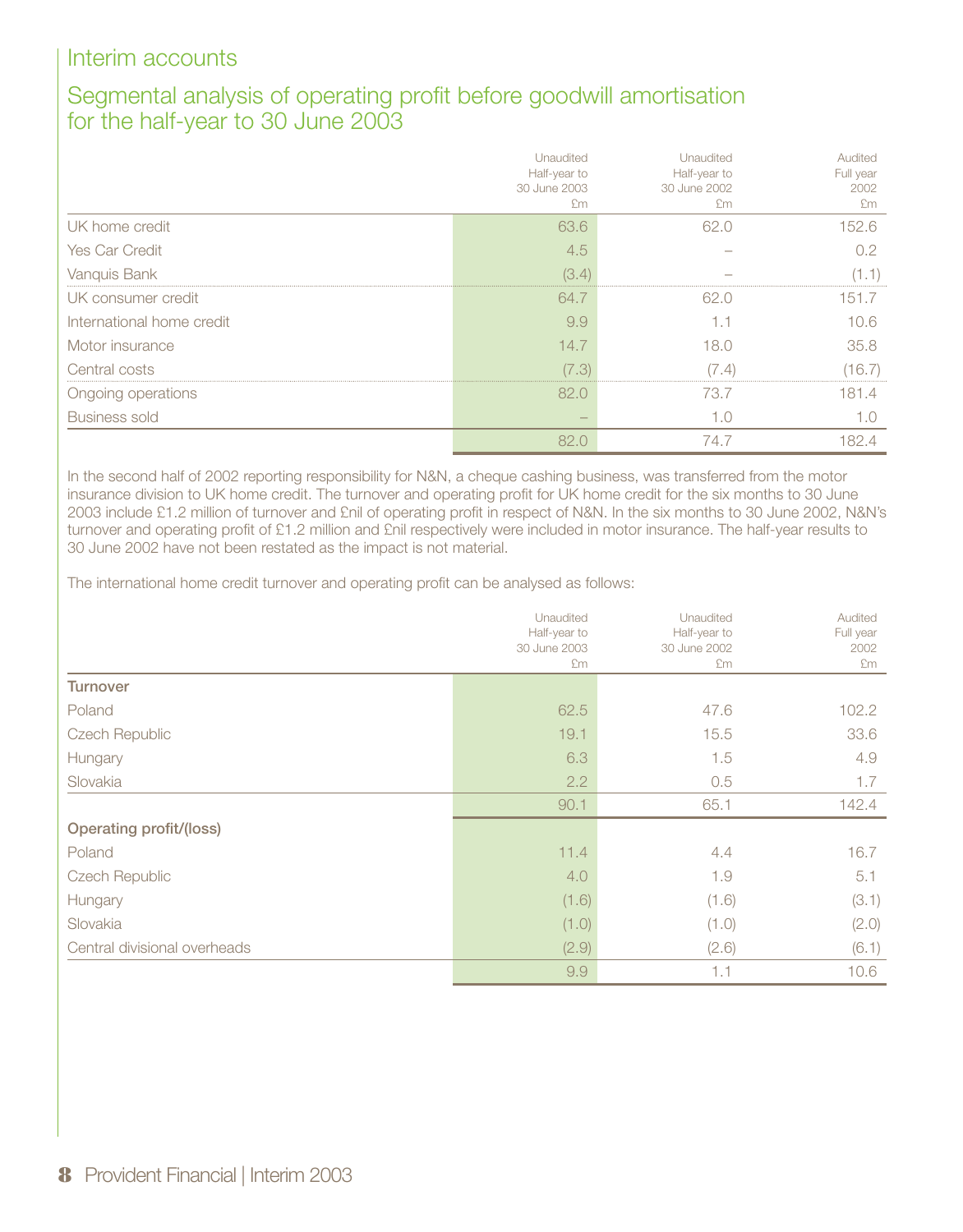# Consolidated balance sheet as at 30 June 2003

|                                                           | Unaudited             | Unaudited             | Audited                   |
|-----------------------------------------------------------|-----------------------|-----------------------|---------------------------|
|                                                           | As at<br>30 June 2003 | As at<br>30 June 2002 | As at 31<br>December 2002 |
|                                                           | £m                    | £m                    | £m                        |
| Fixed assets (including goodwill)                         | 139.6                 | 48.6                  | 138.0                     |
| <b>Current assets</b>                                     |                       |                       |                           |
| <b>Stock</b>                                              | 9.4                   |                       | 11.0                      |
| Amounts receivable from customers (note 7)                |                       |                       |                           |
| - due within one year                                     | 775.2                 | 668.3                 | 821.1                     |
| - due in more than one year                               | 162.0                 | 8.5                   | 141.9                     |
| Debtors                                                   | 158.4                 | 173.6                 | 171.6                     |
| Investments                                               |                       |                       |                           |
| - realisable within one year                              | 525.3                 | 467.9                 | 503.8                     |
| Cash at bank and in hand                                  | 44.7                  | 65.0                  | 48.5                      |
|                                                           | 1,675.0               | 1,383.3               | 1,697.9                   |
|                                                           |                       |                       |                           |
| <b>Current liabilities</b>                                |                       |                       |                           |
| Bank and other borrowings                                 | (15.2)                | (20.6)                | (38.2)                    |
| Creditors - amounts falling due within one year           | (167.2)               | (146.5)               | (180.9)                   |
| Insurance accruals and deferred income                    | (479.5)               | (488.9)               | (495.3)                   |
|                                                           | (661.9)               | (656.0)               | (714.4)                   |
|                                                           |                       |                       |                           |
| Net current assets                                        | 1,013.1               | 727.3                 | 983.5                     |
|                                                           |                       |                       |                           |
| Total assets less current liabilities                     | 1,152.7               | 775.9                 | 1,121.5                   |
| <b>Non-current liabilities</b>                            |                       |                       |                           |
| Bank and other borrowings                                 | (706.9)               | (446.4)               | (695.4)                   |
| Creditors - amounts falling due after more than one year  | (19.0)                |                       | (21.9)                    |
| Provision for liabilities and charges - deferred taxation | (1.5)                 | (6.0)                 | (1.5)                     |
|                                                           | (727.4)               | (452.4)               | (718.8)                   |
| Net assets                                                | 425.3                 | 323.5                 | 402.7                     |
|                                                           |                       |                       |                           |
| Capital and reserves                                      |                       |                       |                           |
| Called-up share capital                                   | 26.3                  | 25.4                  | 26.3                      |
| Share premium account                                     | 100.9                 | 52.1                  | 100.9                     |
| Revaluation reserve                                       | 2.7                   | 1.6                   | 2.7                       |
| Other reserves                                            | 4.4                   | 4.4                   | 4.4                       |
| Profit and loss account                                   | 291.0                 | 240.0                 | 268.4                     |
| Equity shareholders' funds (note 6)                       | 425.3                 | 323.5                 | 402.7                     |
|                                                           |                       |                       |                           |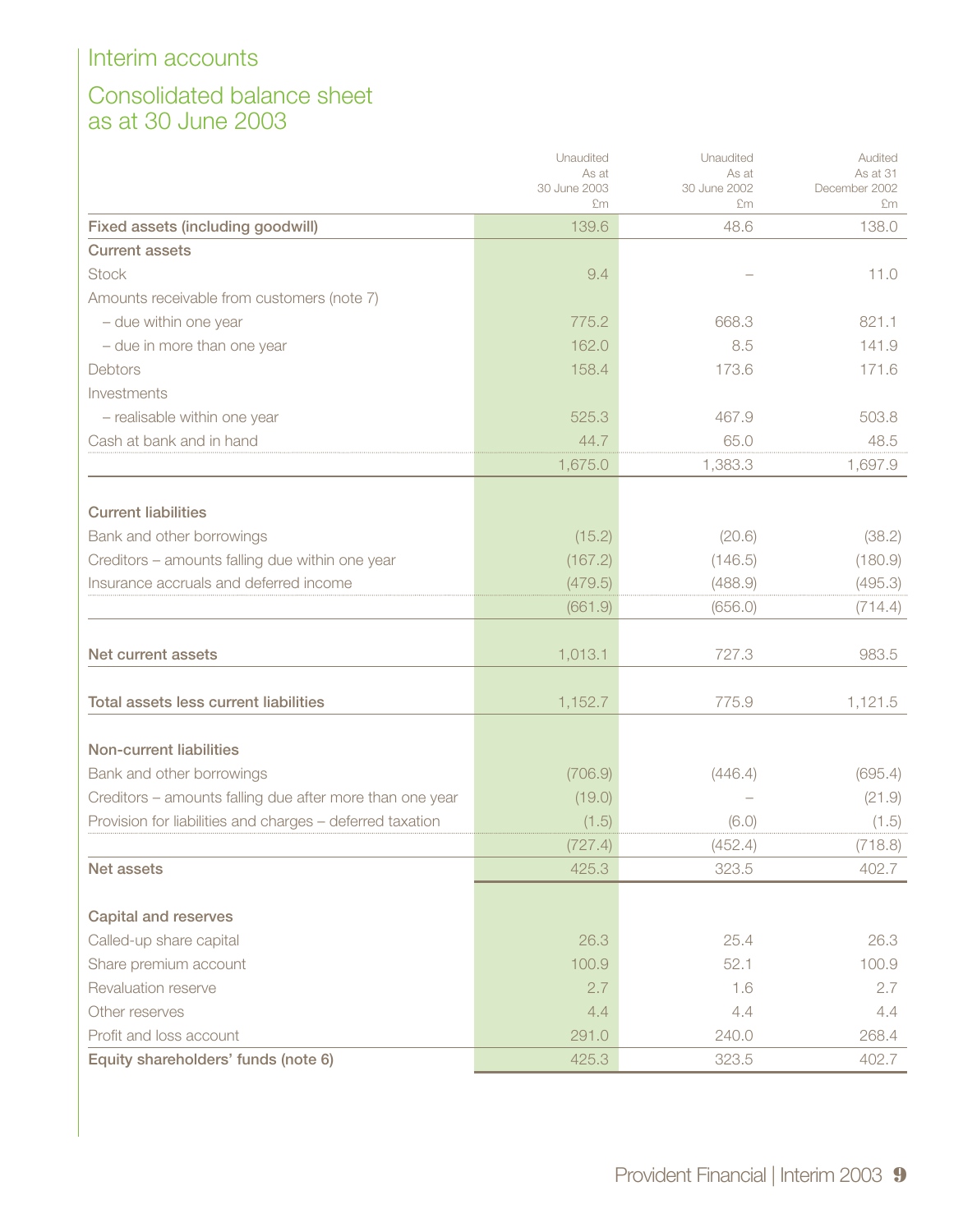# Consolidated cash flow statement for the half-year to 30 June 2003

|                                              | Unaudited<br>Half-year to<br>30 June 2003<br>£m | Unaudited<br>Half-year to<br>30 June 2002<br>£m | Audited<br>Full year<br>2002<br>£m |
|----------------------------------------------|-------------------------------------------------|-------------------------------------------------|------------------------------------|
| Net cash inflow from operating activities    | 114.6                                           | 148.0                                           | 151.5                              |
| Taxation                                     | (22.8)                                          | 1(0.4)                                          | (49.7)                             |
| Capital expenditure and financial investment | (9.0)                                           | (6.3)                                           | (14.5)                             |
| Acquisitions and disposals                   | (3.9)                                           | 27.0                                            | (18.8)                             |
| Equity dividends paid                        | (46.6)                                          | (42.8)                                          | (73.2)                             |
| Management of liquid resources               | (21.3)                                          | (37.3)                                          | (73.4)                             |
| Financing                                    | (29.3)                                          |                                                 |                                    |
| (Decrease)/increase in cash in the period    | 18.3)                                           |                                                 |                                    |

The cash flow statement above has been prepared in accordance with FRS 1 (Revised 1996) 'Cash Flow Statements'. As required by that standard, the statement aggregates the cash flows arising from each division within the group. However, the cash and investments held by those businesses that are regulated are required to be strictly segregated from the rest of the group and are not available to repay group borrowings.

At 30 June 2003 the cash and investments held by businesses in the group that are regulated amounted to £534 million (30 June 2002 £486 million).

| <b>Reconciliation of cash flow</b><br>to movement in net (debt)/funds | Unaudited<br>Half-year to<br>30 June 2003<br>£m | <b>Unaudited</b><br>Half-year to<br>30 June 2002<br>£m | Audited<br>Full year<br>2002<br>$+1m$ |
|-----------------------------------------------------------------------|-------------------------------------------------|--------------------------------------------------------|---------------------------------------|
| (Decrease)/increase in cash in the period                             | (18.3)                                          | 20.2                                                   | 2.9                                   |
| Cash outflow from increase in liquid resources                        | 21.3                                            | 37 S                                                   | 73 4                                  |
|                                                                       | 3.0                                             | 57.5                                                   | 76.3.                                 |
| Cash outflow/(inflow) from decrease/(increase) in debt                | 29.3                                            | 51.3                                                   | '31                                   |
| Change in net debt resulting from cash flows                          | 32.3                                            | 108.8                                                  | 45.2                                  |
| Loans relating to business acquired                                   |                                                 |                                                        | .189.4)                               |
| Exchange adjustments                                                  | (3.1                                            | 1.8)                                                   | 3.9                                   |
| Net debt at beginning of period                                       | (181.3)                                         | (41.0)                                                 | (41.0)                                |
| Net (debt)/funds at end of period                                     | (152.1                                          | 66 (                                                   | .81<br>I .3)                          |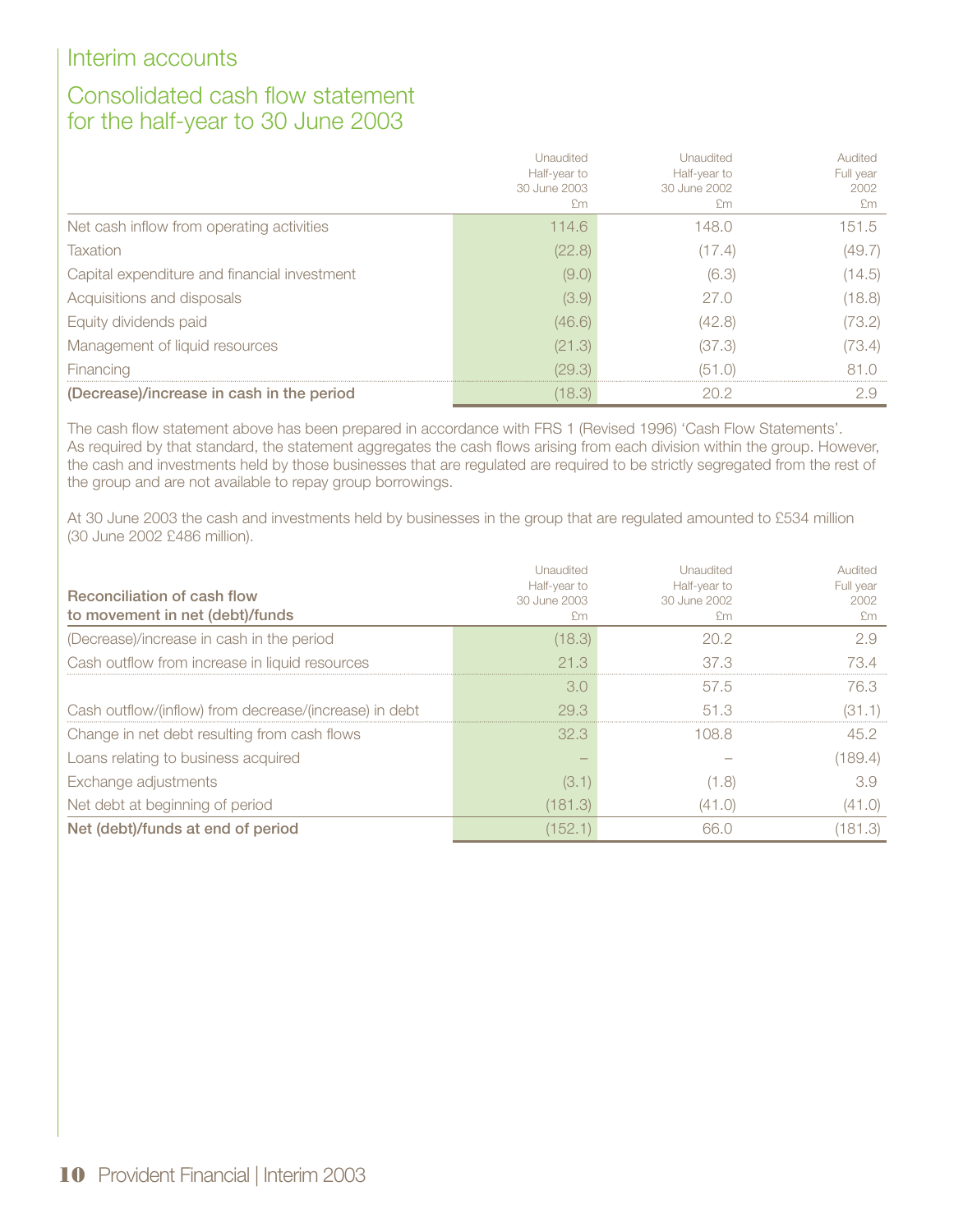# Consolidated cash flow statement for the half-year to 30 June 2003

|                                         | Exchange         |            |             |              |
|-----------------------------------------|------------------|------------|-------------|--------------|
|                                         | 31 December 2002 | Cash flows | adjustments | 30 June 2003 |
| Analysis of changes in net (debt)/funds | £m               | £m         | £m          | £m           |
| Cash at bank and in hand                | 48.5             | (4.1       | 0.3         | 44 7         |
| Overdrafts                              | 1.O)             | 14.2)      |             | (15.2)       |
|                                         | 47.5             | (18.3)     | 0.3         | 29.5         |
| Investments realisable within one year  | 503.8            | 21.3       | 0.2         | 525.3        |
| Bank and other borrowings:              |                  |            |             |              |
| - less than one year                    | (37.2)           | 37.3       | (0.1)       |              |
| - more than one year                    | (695.4)          |            | (3.5)       | 706.9)       |
|                                         | 732.6)           | 29.3       | (3.6)       | 706.9)       |
| Net debt                                | 181.3            | 32.3       | (3.1        | 52.1         |

Cash, borrowings and overdraft balances shown above at 31 December 2002 and 30 June 2003 agree to the balance sheets at those dates. Investments realisable within one year exclude those current asset investments which are not considered to be liquid resources (being those investments with more than one year to maturity when acquired, but less than one year to maturity at the balance sheet date, other than investments which are traded on an active market).

| Reconciliation of operating profit to<br>net cash inflow from operating activities | Unaudited<br>Half-year to<br>30 June 2003<br>£m | Unaudited<br>Half-year to<br>30 June 2002<br>£m | Audited<br>Full year<br>2002<br>£m |
|------------------------------------------------------------------------------------|-------------------------------------------------|-------------------------------------------------|------------------------------------|
| Operating profit                                                                   | 79.9                                            | 74.6                                            | 182.1                              |
| Depreciation and amortisation                                                      | 6.9                                             | 4.3                                             | 8.9                                |
| Loss/(profit) on sale of tangible fixed assets                                     | 0.1                                             | (0.1)                                           | 0.3                                |
| Decrease/(increase) in amounts receivable from customers                           | 29.2                                            | 54.4                                            | (74.3)                             |
| Decrease/(increase) in stock and debtors                                           | 13.3                                            | (33.8)                                          | (26.3)                             |
| (Decrease)/increase in insurance accruals                                          |                                                 |                                                 |                                    |
| and deferred income                                                                | (15.8)                                          | 50.0                                            | 56.6                               |
| Increase/(decrease) in other creditors                                             | 1.0                                             | (1.4)                                           | 4.2                                |
| Net cash inflow from operating activities                                          | 114.6                                           | 148.0                                           | 151.5                              |

Net cash inflow from operating activities can be analysed as follows:

|                           | Unaudited<br>Half-year to<br>30 June 2003<br>£m | Unaudited<br>Half-year to<br>30 June 2002<br>£m | Audited<br>Full year<br>2002<br>£m |
|---------------------------|-------------------------------------------------|-------------------------------------------------|------------------------------------|
| UK home credit            | 129.7                                           | 117.4                                           | 127.5                              |
| Yes Car Credit            | (28.3)                                          |                                                 |                                    |
| Vanquis Bank              | (2.6)                                           |                                                 |                                    |
| UK consumer credit        | 98.8                                            | 117.4                                           | 127.5                              |
| International home credit | 4.3                                             | (7.6)                                           | (40.4)                             |
| Motor insurance           | 17.9                                            | 51.5                                            | 80.4                               |
| Central                   | (6.4)                                           | (13.3)                                          | (16.0)                             |
|                           | 14.6                                            | 481                                             | 151.5                              |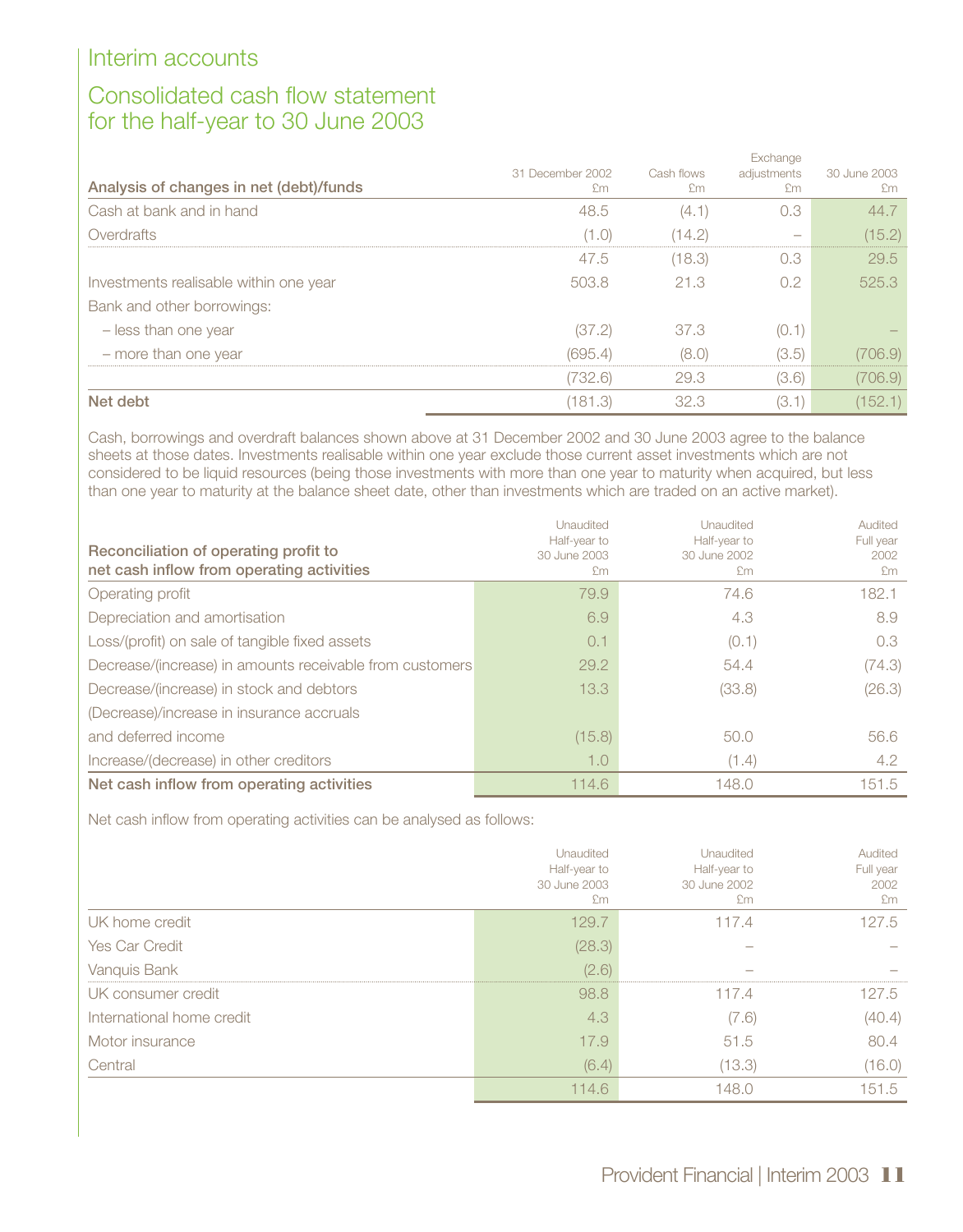**1** The financial information has been prepared on the basis of the accounting policies set out in the group's 2002 statutory accounts. This financial information does not constitute a set of statutory accounts and is unaudited. This document (the 2003 interim report) will be published on the company's website, in addition to the normal paper version. The maintenance and integrity of the Provident Financial website is the responsibility of the directors and the work carried out by the auditors does not involve consideration of these matters. Legislation in the UK governing the preparation and dissemination of financial statements may differ from legislation in other jurisdictions.

**2** The information relating to the full year ended 31 December 2002 is an extract from the latest published accounts on which the auditors gave an unqualified opinion and which have been delivered to the Registrar of Companies.

### **3 Taxation**

The taxation charge has been calculated by applying the directors' best estimate of the effective tax rate for the year, which is 29.5% (30 June 2002 29%), to the profit before goodwill amortisation for the period.

### **4 Dividends paid and proposed**

|                                                        | Unaudited<br>Half-year to<br>30 June 2003<br>£m | Unaudited<br>Half-year to<br>30 June 2002<br>£m | Audited<br>Full year<br>2002<br>£m |
|--------------------------------------------------------|-------------------------------------------------|-------------------------------------------------|------------------------------------|
| Interim dividend declared 13.10p (30 June 2002 12.46p) | 33.1                                            | 30.3                                            | 30.3                               |
| Final dividend paid 18.44p                             |                                                 |                                                 | 46.6                               |
|                                                        | 33.1                                            | 30.3                                            | 76.9                               |
|                                                        |                                                 |                                                 |                                    |
| Dividend cover                                         | 1.68                                            | 1.39                                            | 1.54                               |

### **5 Earnings per share**

The basic and diluted earnings per share figures have been calculated using the profit for the period attributable to ordinary shareholders of £55.7 million (30 June 2002 £42.2 million) and the weighted average number of shares in issue during the period. The adjusted earnings per share figures have been calculated using a profit after tax, excluding goodwill amortisation and the exceptional items, of £57.8 million (30 June 2002 £53.0 million) and the weighted average number of shares in issue during the period.

The weighted average number of shares in issue during the period can be reconciled to the number used in the basic, adjusted and diluted earnings per share calculations as follows:

| Weighted average number of shares                         | Unaudited<br>Half-year to<br>30 June 2003<br>Number<br>m | Unaudited<br>Half-year to<br>30 June 2002<br>Number<br>m | Audited<br>Full year<br>2002<br>Number<br>m |
|-----------------------------------------------------------|----------------------------------------------------------|----------------------------------------------------------|---------------------------------------------|
| In issue during the period                                | 254.2                                                    | 245.4                                                    | 245.7                                       |
| Held by the QUEST                                         | 1.6                                                      | 2.1                                                      | (2.0)                                       |
| Used in basic and adjusted earnings per share calculation | 252.6                                                    | 243.3                                                    | 243.7                                       |
| Issuable on conversion of outstanding options             | 1.3                                                      | 1.3                                                      |                                             |
| Used in diluted earnings per share calculation            | 2539                                                     | 2446                                                     | 244.5                                       |

|                                                                | Number |
|----------------------------------------------------------------|--------|
| The number of shares in issue during the period is as follows: |        |
| As at 1 January 2003 and 30 June 2003                          | 254.2  |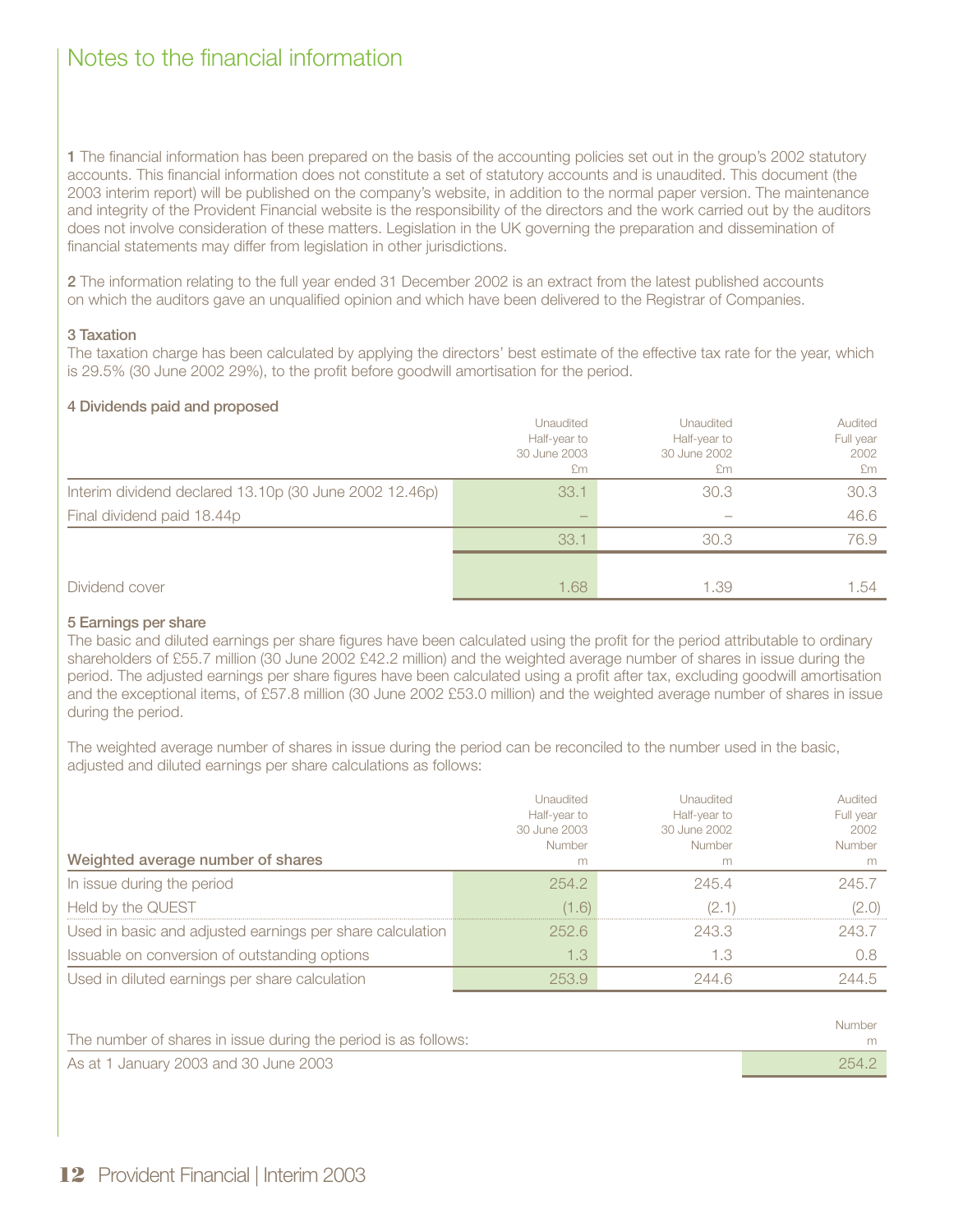## **6 Reconciliation of movement in equity shareholders' funds**

|                                                   | Unaudited<br>Half-year to<br>30 June 2003<br>£m | Unaudited<br>Half-year to<br>30 June 2002<br>£m | Audited<br>Full year<br>2002<br>£m |
|---------------------------------------------------|-------------------------------------------------|-------------------------------------------------|------------------------------------|
| Profit attributable to equity shareholders        | 55.7                                            | 42.2                                            | 118.6                              |
| <b>Dividends</b>                                  | (33.1)                                          | 30.3                                            | (76.9)                             |
| Retained profit                                   | 22.6                                            | 11.9                                            | 41.7                               |
| New share capital issued                          |                                                 | 0.3                                             | 50 $\cap$                          |
| Goodwill on disposal of business                  |                                                 | 14.8                                            | 4.8                                |
| Currency translation differences                  |                                                 |                                                 | (0.3)                              |
| Net addition to equity shareholders' funds        | 22.6                                            | 27.O                                            | 106.2                              |
| Equity shareholders' funds at beginning of period | 402.7                                           | 296.5                                           | 296.5                              |
| Equity shareholders' funds at end of period       | 425.3                                           | 323.5                                           | 402 7                              |

| 7 Amounts receivable from customers                   |                       |                       |                      |
|-------------------------------------------------------|-----------------------|-----------------------|----------------------|
|                                                       | Unaudited             | Unaudited             | Audited              |
|                                                       | As at<br>30 June 2003 | As at<br>30 June 2002 | As at<br>31 Dec 2002 |
| a) Net amounts receivable from customers              | £m                    | £m                    | £m                   |
| UK home credit                                        | 557.3                 | 549.9                 | 636.2                |
| International home credit                             | 175.6                 | 126.9                 | 163.4                |
| Home credit (note 7(b))                               | 732.9                 | 676.8                 | 799.6                |
| Yes Car Credit (note 7(d))                            | 203.9                 |                       | 163.4                |
| Vanquis Bank                                          | 0.4                   |                       |                      |
| Total                                                 | 937.2                 | 676.8                 | 963.0                |
| Analysed as:                                          |                       |                       |                      |
| - due within one year                                 | 775.2                 | 668.3                 | 821.1                |
| - due after more than one year                        | 162.0                 | 8.5                   | 141.9                |
|                                                       | 937.2                 | 676.8                 | 963.0                |
|                                                       |                       |                       |                      |
| b) Home credit net receivables                        |                       |                       |                      |
| Gross instalment credit receivables                   | 1,164.2               | 1,055.6               | 1,230.0              |
| Less: provision for bad and doubtful debts            | (122.6)               | (103.5)               | (99.6)               |
| Instalment credit receivables after provision for bad |                       |                       |                      |
| and doubtful debts                                    | 1,041.6               | 952.1                 | 1,130.4              |
| Less: deferred revenue thereon                        | (308.7)               | (275.3)               | (330.8)              |
| Total                                                 | 732.9                 | 676.8                 | 799.6                |
| Analysed as:                                          |                       |                       |                      |
| - due within one year                                 | 724.2                 | 668.3                 | 789.7                |
| - due after more than one year                        | 8.7                   | 8.5                   | 9.9                  |
|                                                       | 732.9                 | 676.8                 | 799.6                |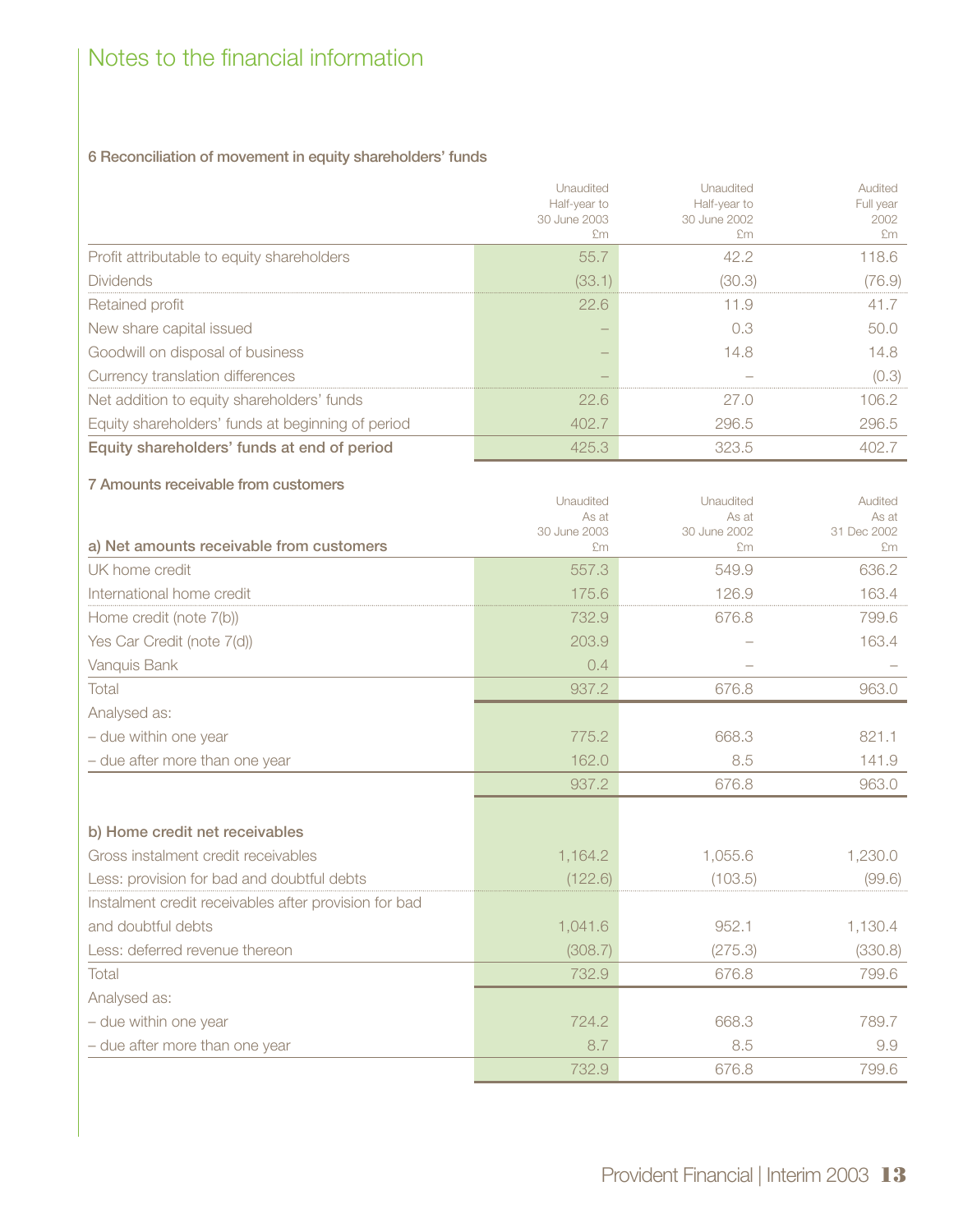### **7 Amounts receivable from customers continued**

| c) Home credit bad and doubtful debts             | Unaudited<br>As at<br>30 June 2003<br>£m | Unaudited<br>As at<br>30 June 2002<br>£m | Audited<br>As at<br>31 Dec 2002<br>£m |
|---------------------------------------------------|------------------------------------------|------------------------------------------|---------------------------------------|
| Gross provision at end of period                  | 122.6                                    | 103.5                                    | 99.6                                  |
| Less: deferred revenue thereon                    | (40.7)                                   | (33.4)                                   | (34.3)                                |
| Net provision at end of period                    | 81.9                                     | 70.1                                     | 65.3                                  |
| Net provision at start of period                  | (65.3)                                   | (58.7)                                   | (58.7)                                |
| Increase in provision (net of deferred revenue)   | 16.6                                     | 11.4                                     | 6.6                                   |
| Amounts written off (net of deferred revenue)     | 54.5                                     | 49.1                                     | 105.6                                 |
| Net charge to profit and loss account for bad and |                                          |                                          |                                       |
| doubtful debts                                    | 71.1                                     | 60.5                                     | 112.2                                 |
| Analysed as:                                      |                                          |                                          |                                       |
| - UK home credit                                  | 51.2                                     | 46.7                                     | 85.0                                  |
| - International home credit                       | 19.9                                     | 13.8                                     | 27.2                                  |
|                                                   | 71.1                                     | 60.5                                     | 112.2                                 |
| d) Yes Car Credit net receivables                 |                                          |                                          |                                       |
| Gross car finance receivables                     | 334.1                                    |                                          | 271.5                                 |
| Less: deferred revenue thereon                    | (115.9)                                  |                                          | (95.2)                                |
|                                                   | 218.2                                    |                                          | 176.3                                 |
| Less: provision for bad and doubtful debts        | (14.3)                                   | $\overline{\phantom{0}}$                 | (12.9)                                |
| Total                                             | 203.9                                    | $\overline{\phantom{0}}$                 | 163.4                                 |
| Analysed as:                                      |                                          |                                          |                                       |
| - due within one year                             | 50.6                                     |                                          | 31.3                                  |
| - due after more than one year                    | 153.3                                    |                                          | 132.1                                 |
|                                                   | 203.9                                    |                                          | 163.4                                 |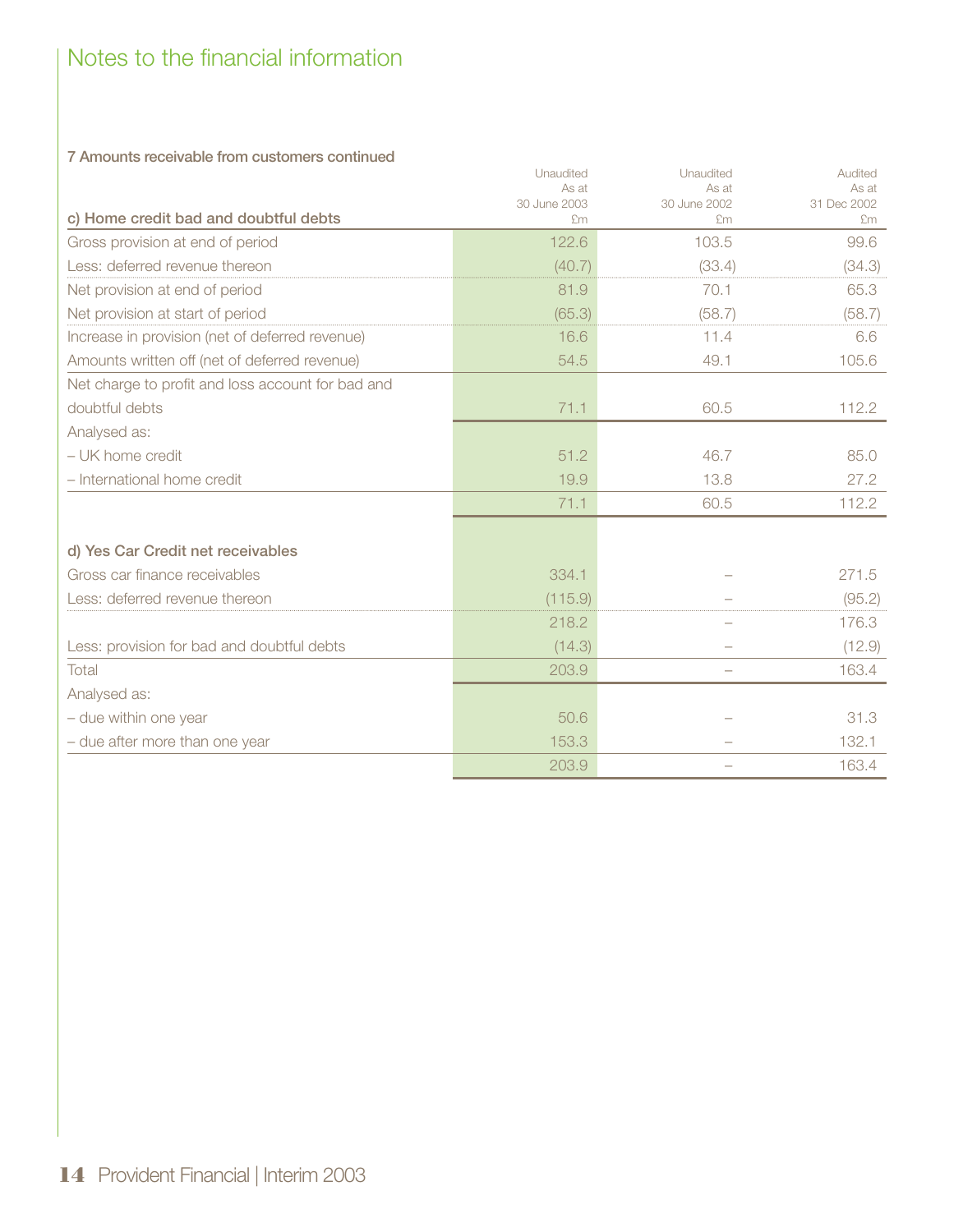### **8 Credit issued**

|                           | <b>Jnaudited</b><br>Half-year to<br>30 June 2003 | Inaudited<br>Half-year to<br>30 June 2002 | Growth                 |
|---------------------------|--------------------------------------------------|-------------------------------------------|------------------------|
| UK home credit            |                                                  |                                           | $+5$ ) <sup>0</sup> /- |
| International home credit |                                                  |                                           |                        |
| Poland                    | 107.2                                            | 87.9                                      | $22.0\%$               |
| Czech Republic            | 33.5                                             | 31.8                                      | 5.3%                   |
| Hungary                   | 15.4                                             |                                           | 271.6%                 |
| Slovakia                  | 5.5                                              | 1.5                                       | 276.6%                 |
|                           | 161.6                                            | 125.3                                     | ገ%                     |
|                           |                                                  | h                                         |                        |

### **9 Collections**

|                           | Unaudited<br>Half-year to     | Inaudited<br>Half-year to |        |
|---------------------------|-------------------------------|---------------------------|--------|
|                           | 30 June 2003<br>$+^{\circ}$ m | 30 June 2002<br>f'm       | Growth |
| UK home credit            | 659 8                         | 651 1                     |        |
| International home credit |                               |                           |        |
| Poland                    | 150 O                         | 116.5                     | 28.7%  |
| <b>Czech Republic</b>     | 50.4                          | 40                        | 25.6%  |
| Hungary                   | 15.5                          | 3.5                       | 336.5% |
| Slovakia                  | 5.5                           |                           | 295.1% |
|                           | 221.4                         | 161.5                     | 37.0%  |
|                           | 8812                          | 812 R                     |        |

### **10 Customer numbers**

|                           | Unaudited<br>As at          | Unaudited<br>As at          |            |
|---------------------------|-----------------------------|-----------------------------|------------|
|                           | 30 June 2003<br>Number '000 | 30 June 2002<br>Number '000 | Growth     |
| UK home credit            | 1,608                       | 1.574                       | $2.2\%$    |
| Yes Car Credit            | 44                          |                             |            |
| Vanquis Bank              | 3<br>                       |                             |            |
| UK consumer credit        | 1,655                       | 1,574                       | $5.1\%$    |
| Motor insurance           | 679                         | 855                         | $(20.6)\%$ |
| International home credit |                             |                             |            |
| Poland                    | 750                         | 561                         | 33.8%      |
| <b>Czech Republic</b>     | 212                         | 206                         | $3.2\%$    |
| Hungary                   | 80                          | 27                          | 196.2%     |
| Slovakia                  | 39                          |                             | 220.3%     |
|                           | 1,081                       | 806                         | 34.2%      |
|                           | 3,415                       | 3,235                       | 5.6%       |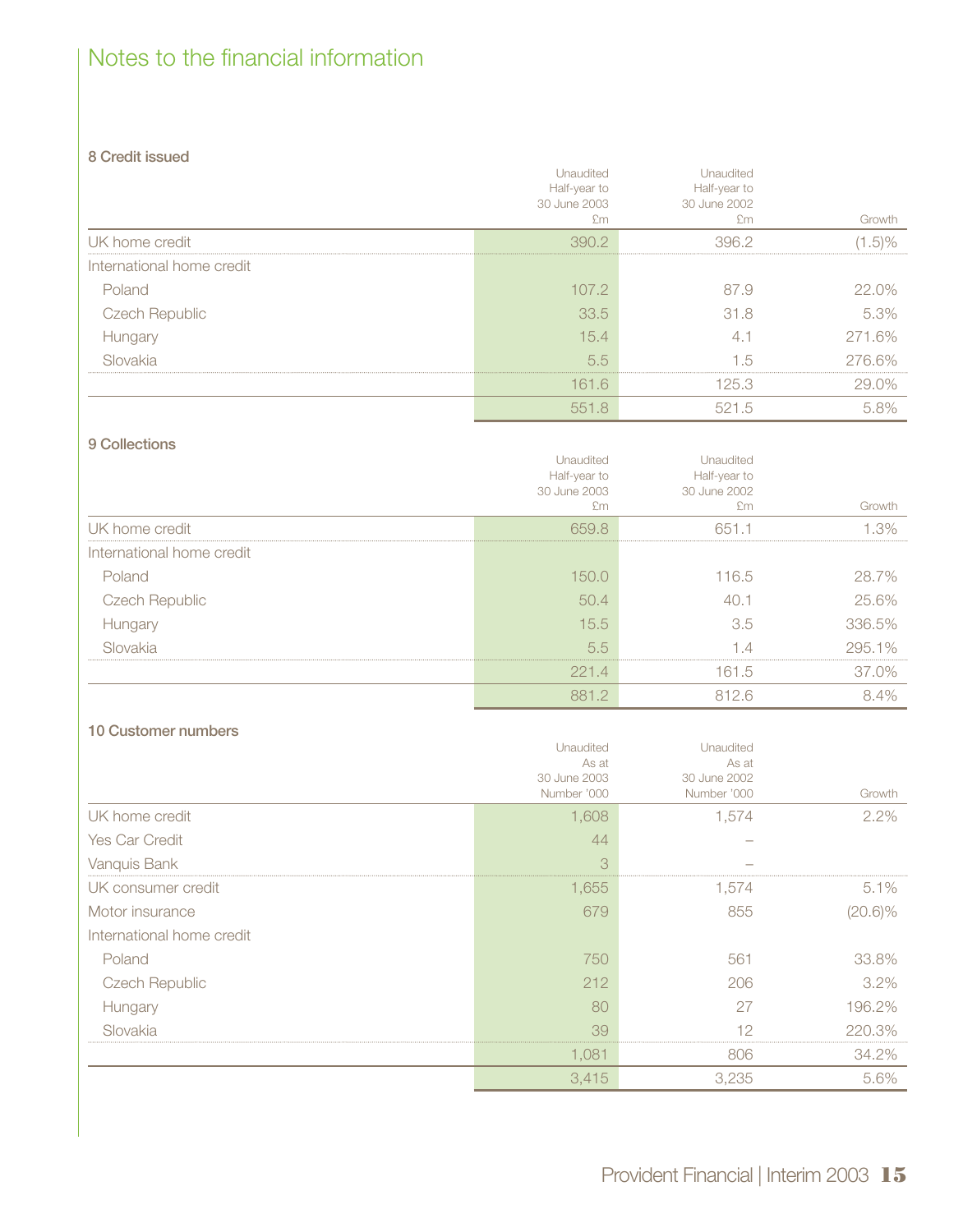# Independent review report to Provident Financial plc

### **Introduction**

We have been instructed by the company to review the financial information which comprises the consolidated profit and loss account, statement of total recognised gains and losses, consolidated balance sheet, consolidated cash flow statement and related notes. We have read the other information contained in the interim report and considered whether it contains any apparent misstatements or material inconsistencies with the financial information.

### **Directors' responsibilities**

The interim report, including the financial information contained therein, is the responsibility of, and has been approved by, the directors. The directors are responsible for preparing the interim report in accordance with the Listing Rules of the Financial Services Authority which require that the accounting policies and presentation applied to the interim figures should be consistent with those applied in preparing the preceding annual accounts except where any changes, and the reasons for them, are disclosed.

### **Review work performed**

We conducted our review in accordance with guidance contained in Bulletin 1999/4 issued by the Auditing Practices Board for use in the United Kingdom. A review consists principally of making enquiries of management and applying analytical procedures to the financial information and underlying financial data, and based thereon, assessing whether the accounting policies and presentation have been consistently applied unless otherwise disclosed. A review excludes audit procedures such as tests of controls and verification of assets, liabilities and transactions. It is substantially less in scope than an audit performed in accordance with United Kingdom Auditing Standards and therefore provides a lower level of assurance than an audit. Accordingly, we do not express an audit opinion on the financial information.

This report, including the conclusion, has been prepared for, and only for, the company for the purposes of the Listing Rules of the Financial Services Authority and for no other purpose. We do not, in producing this report, accept or assume responsibility for any other purpose or to any other person to whom this report is shown, or into whose hands it may come, save where expressly agreed by our prior consent in writing.

### **Review conclusion**

On the basis of our review we are not aware of any material modifications that should be made to the financial information as presented for the six months ended 30 June 2003.

### **PricewaterhouseCoopers LLP**

Chartered Accountants and Registered Auditors Leeds 23 July 2003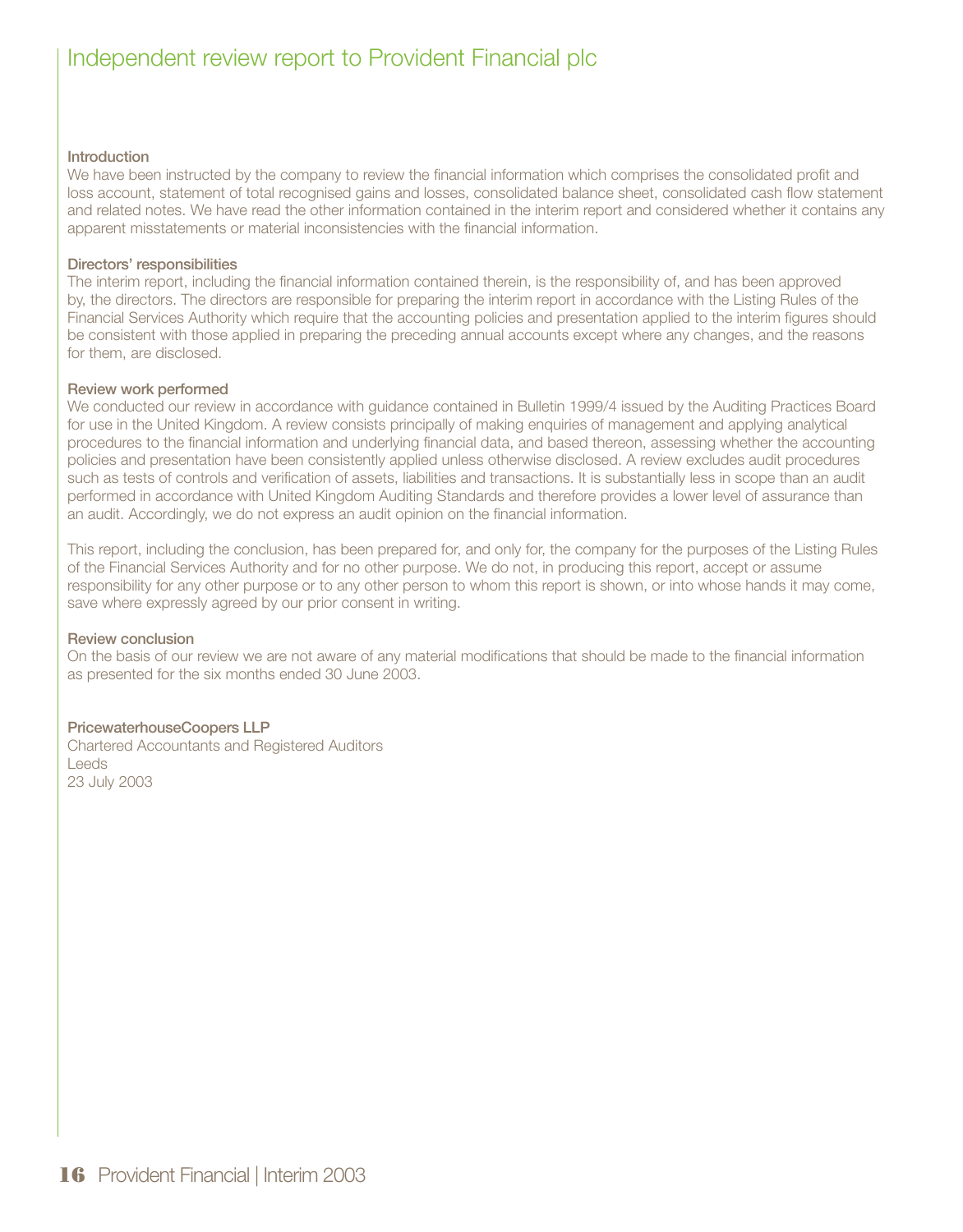# Shareholder information

**1** The shares will be marked ex-dividend on 17 September 2003.

**2** The interim dividend will be paid on 17 October 2003 to shareholders on the register at the close of business on 19 September 2003.

**3** Dividend warrants/vouchers will be posted on 15 October 2003.

**4** The interim report is being posted to shareholders on 15 August 2003.

**5** The Provident Financial Company Nominee Scheme ("the scheme") enables shareholders who are eligible, namely individuals, to take advantage of the CREST system for settling transactions in shares in the company by means of a low-cost dealing service. It includes a dividend reinvestment scheme for those who wish to use this facility. Shareholders who wish to take advantage of the scheme should contact the company's registrar, Capita Registrars, The Registry, 34 Beckenham Road, Beckenham, Kent BR3 4TU (telephone: 0870 162 3100) to request an information pack. The registrar's website is www.capitaregistrars.com.

# **Directors**

**Executive directors** Robin Ashton Chief Executive

John Harnett Finance Director

Chris Johnstone Managing Director, UK consumer credit

David Swann Managing Director, international **Non-executive directors** John van Kuffeler Chairman

Charles Gregson Deputy Chairman and senior non-executive director

John Maxwell Chairman of the remuneration committee

Graham Pimlott Chairman of the audit committee